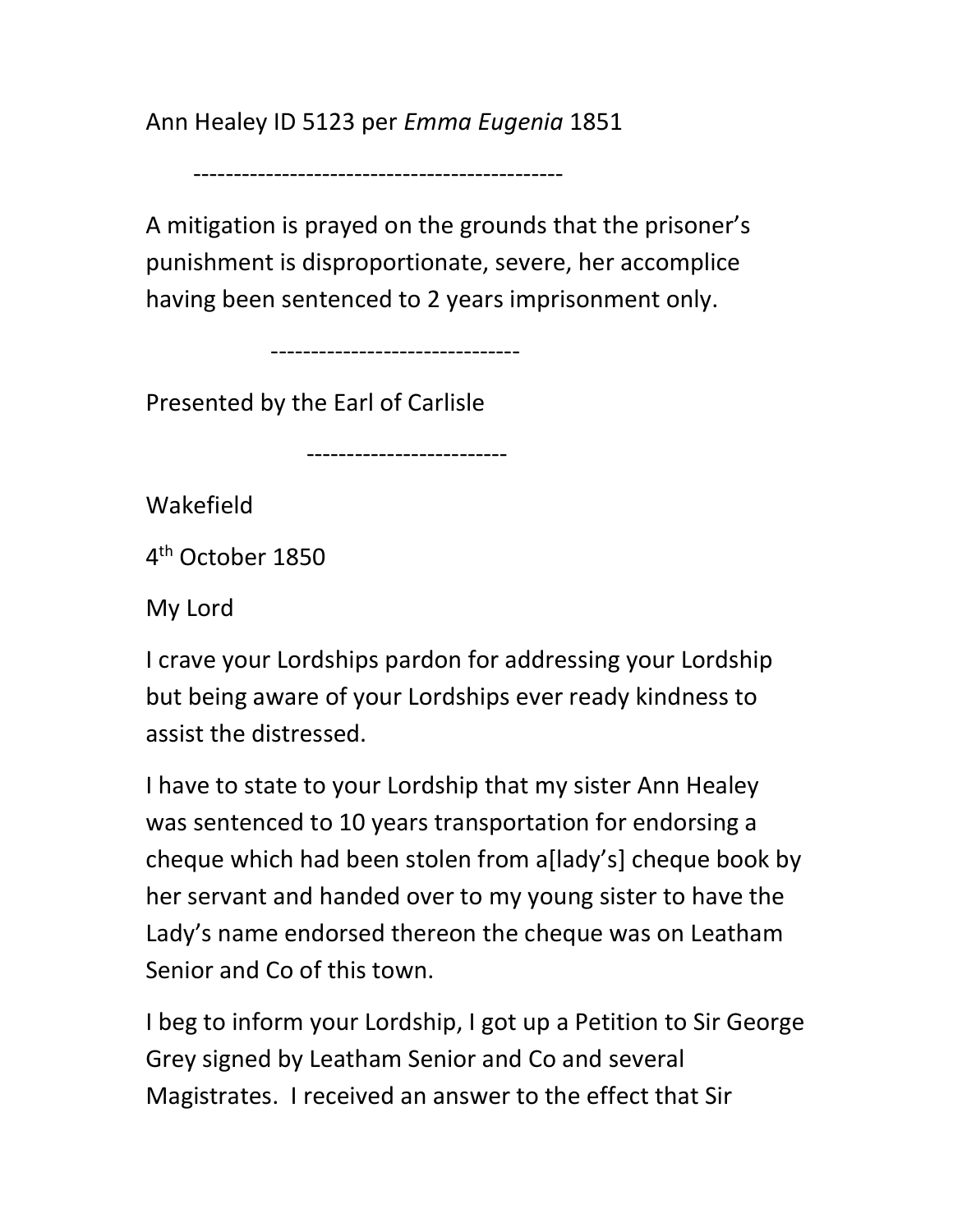George Grey was sorry he could not alter the decision of the Judges.

I now humbly beg of your Lordship to use your great influence with Sir George Grey to withhold my sister from being sent abroad by so doing you will ever have the prayers and deep gratitude of her and her friends.

I am your Lordships most humble servant

Charles Healey

Grocer Westgate

PS

She is at present in Millbank Prison expecting to be removed onboard during this month.

To the Honourable Earl of Carlisle

Castle Howard

York)

To the Right Honourable Sir George Grey Her Majesty's Principle Secretary of State for the Home Department.

---------------------------

The Petition of Ann Healey a prisoner in the Millbank Prison

Humble Sheweth

That a Petition has been presented in behalf of your Petitioner by George Sanders Esq Member for Wakefield.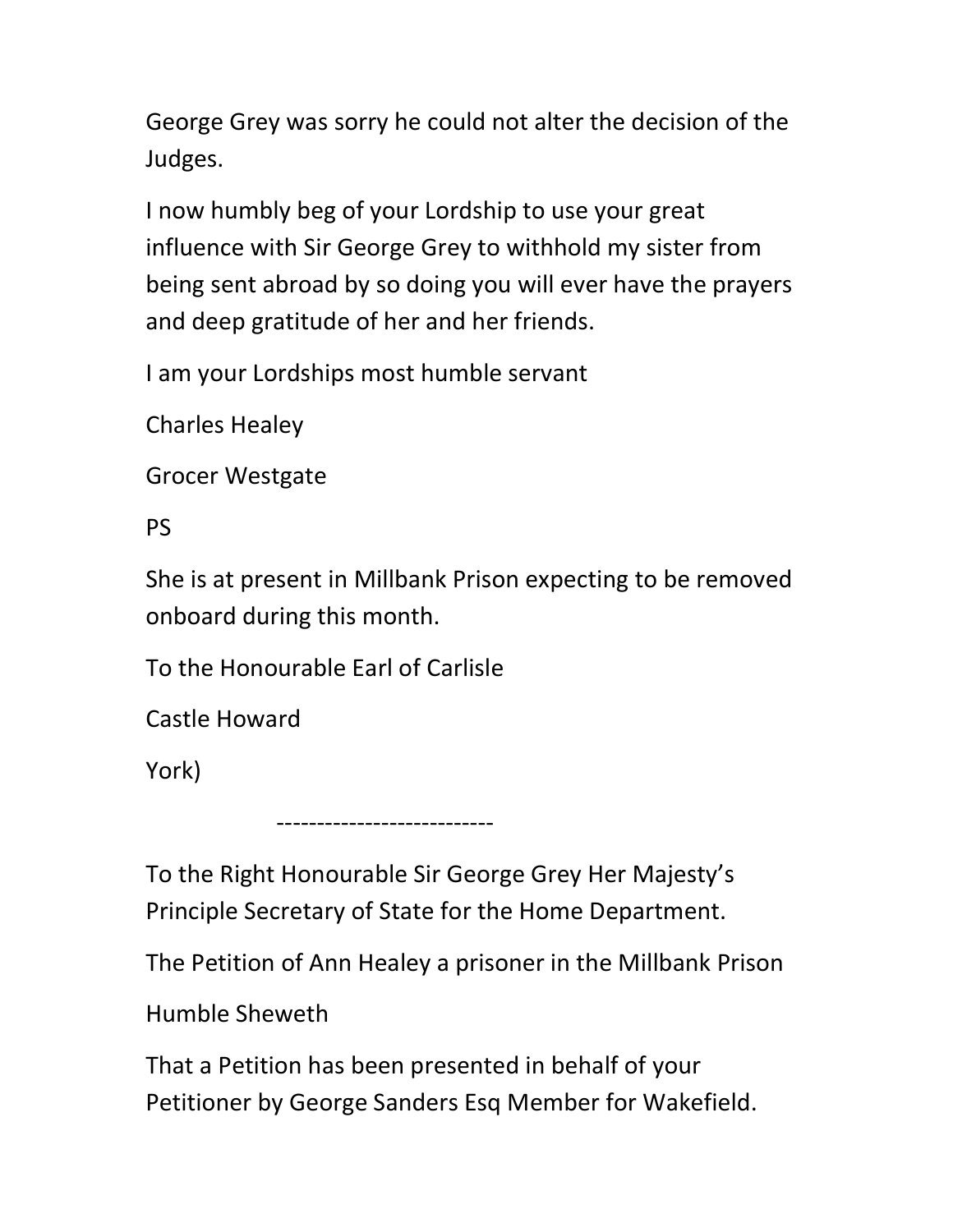Your Petitioner humble solicits your kind consideration of the circumstances of her case, and as this is her first offence you would be pleased to recommend a mitigation of her sentence and she will ever pray

Ann Healey

Witness A MacLesh

40 Upper Brook Street

21st August 1850

I have to acknowledge the receipt of a letter of the 14<sup>th</sup> instant from Mr Waddingtron transmitting for my perusal as application on behalf of Ann Healey who was convicted before me at the York Lent Assizes 1850 of forgery and was sentenced to 10 years transportation and requesting me to send you my observations and opinions on the case.

----------------------

The facts were these: Harriett Harrison an old Lady living near Wakefield kept money at the Bank there – according to the course of dealing, the Bank gave her a receipt for her money they held for her, and when she wanted money, she used to send this receipt by a servant to them with a note stating the amount she wished to draw out. The cashier at the Bank then gave to the servant the amount required and either made a memorandum on the back of the receipt of this sum sent, or else retained the receipt and sent by the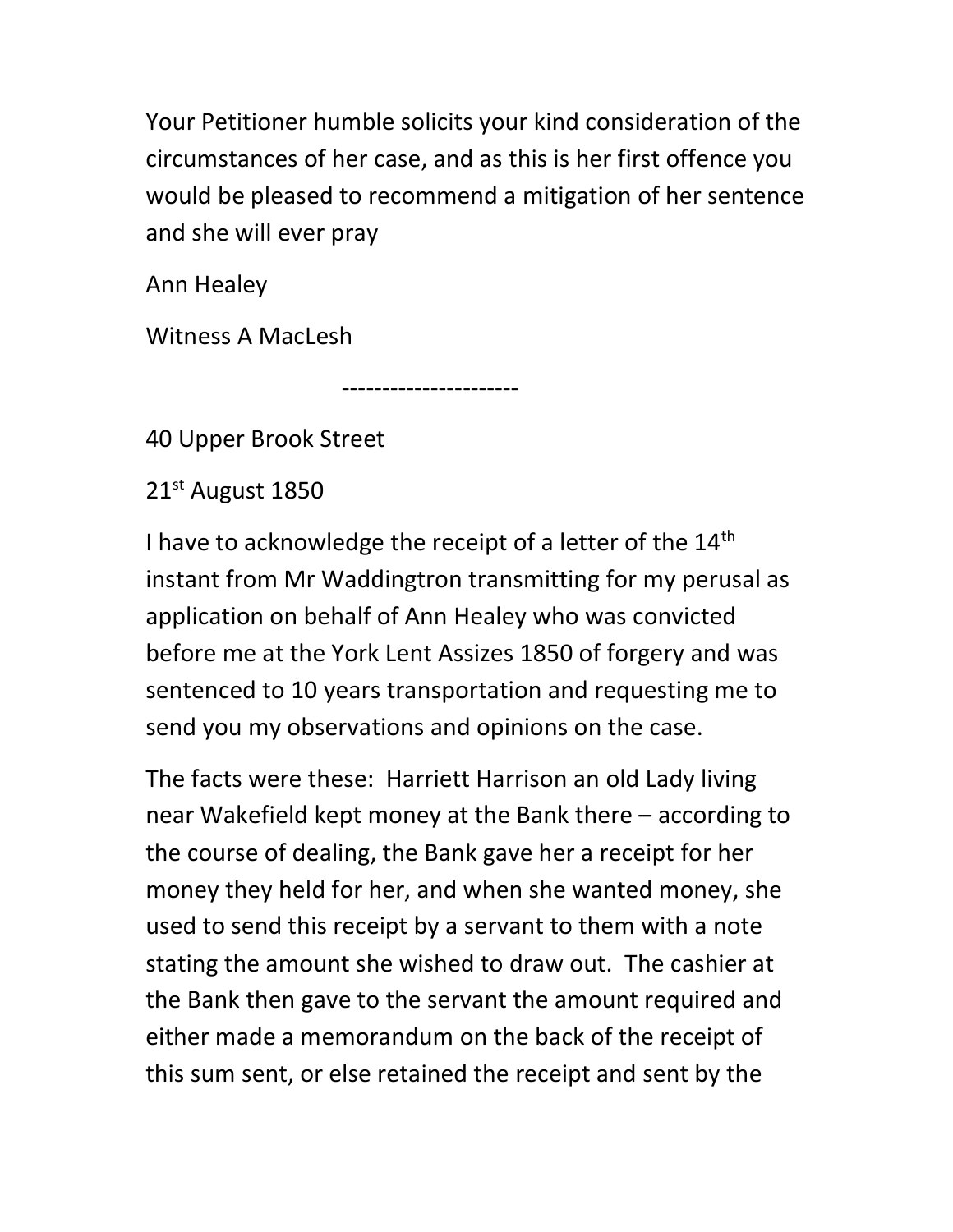bearer a new receipt for the balance remaining in their hands – Mrs Harrison's servant Eliza Pawson was a young girl who could not write, but having discovered where Mrs Harrison kept her paper she took Banker's receipt for £80 and went with it to the Prisoner who could read and write and was another person – Ann Healey then wrote a note to the Bank, as if from Mrs Harrison, requesting them to send by the bearer £10 and she at the same time forged Mrs Harrison's signature at the back of the receipt. I ought to have stated that according to the ordinary course of business the Bank required such endorsement before that will pay money on the receipt.

The servant girl Eliza Pawson then took her forged note and the receipt with the forged endorsement to the Bank and the cashier supposing the documentation to be genuine gave her the £10 and retained the £80 receipt as secured from Mrs Harrison, giving Eliza Pawson a new receipt for £70.

Eliza Pawson afterwards took the £70 receipt to the prisoner Ann Healey and got her as before to forge Mrs Harrisons endorsement on that receipt and to write a note in Mrs Harrison's name desiring the Bank to sent a further £10 – Eliza Pawson then took the receipt and note to the Bank and obtained £10 as in the former case – the cashier endorsing on the receipt the payment of the £10 – Ann Healey received from Eliza Pawson £5 as a consideration for this second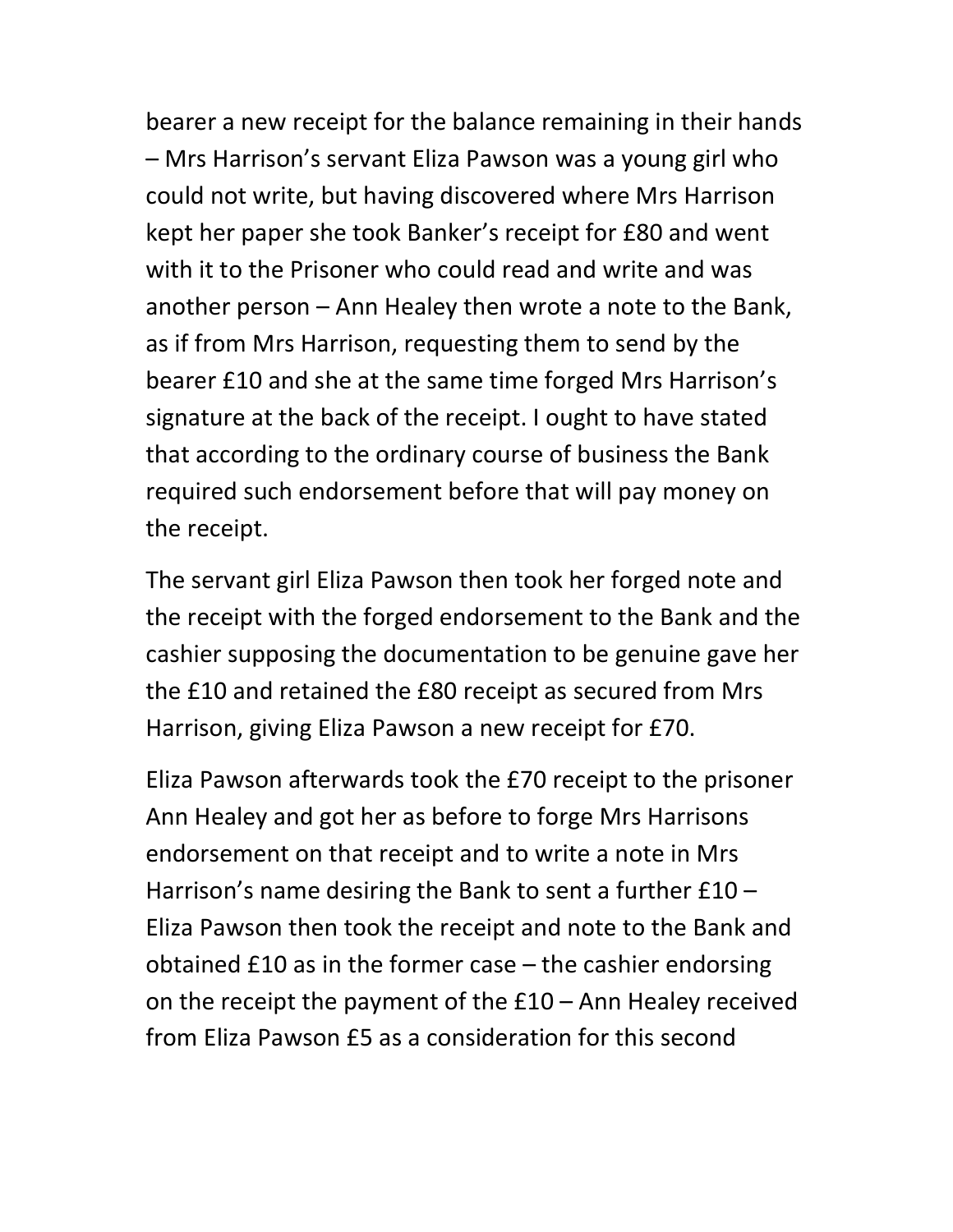forgery – it was such proved what she received for the first, but probably the same sum.

I thought the case a very serious one and am of opinion that Ann Healey's punishment was not at all too severe – Why I did not sentence Eliza Pawson to transportation I do not exactly recollect – but I rather think I was induced to be lenient towards her (perhaps too lenient) in consideration of her youth and ignorance.

My Clerk is at present out of touch so that I cannot at once sent you a copy of the report of the two trials ( ie: one for the £80 the other for the £70) but in truth the reports will give you no further information – the facts were precisely as I have stated and indeed were not disputed.

I have the honour to be

Your obedient servant

R Rolfe

Mr Baron Rolfe thinks the case a serious one and the punishment not at all to severe.

------------------------

----------------------------------------

I will inform Mr Saunders of the Judges opinion

---------------------------------

1 st August 1850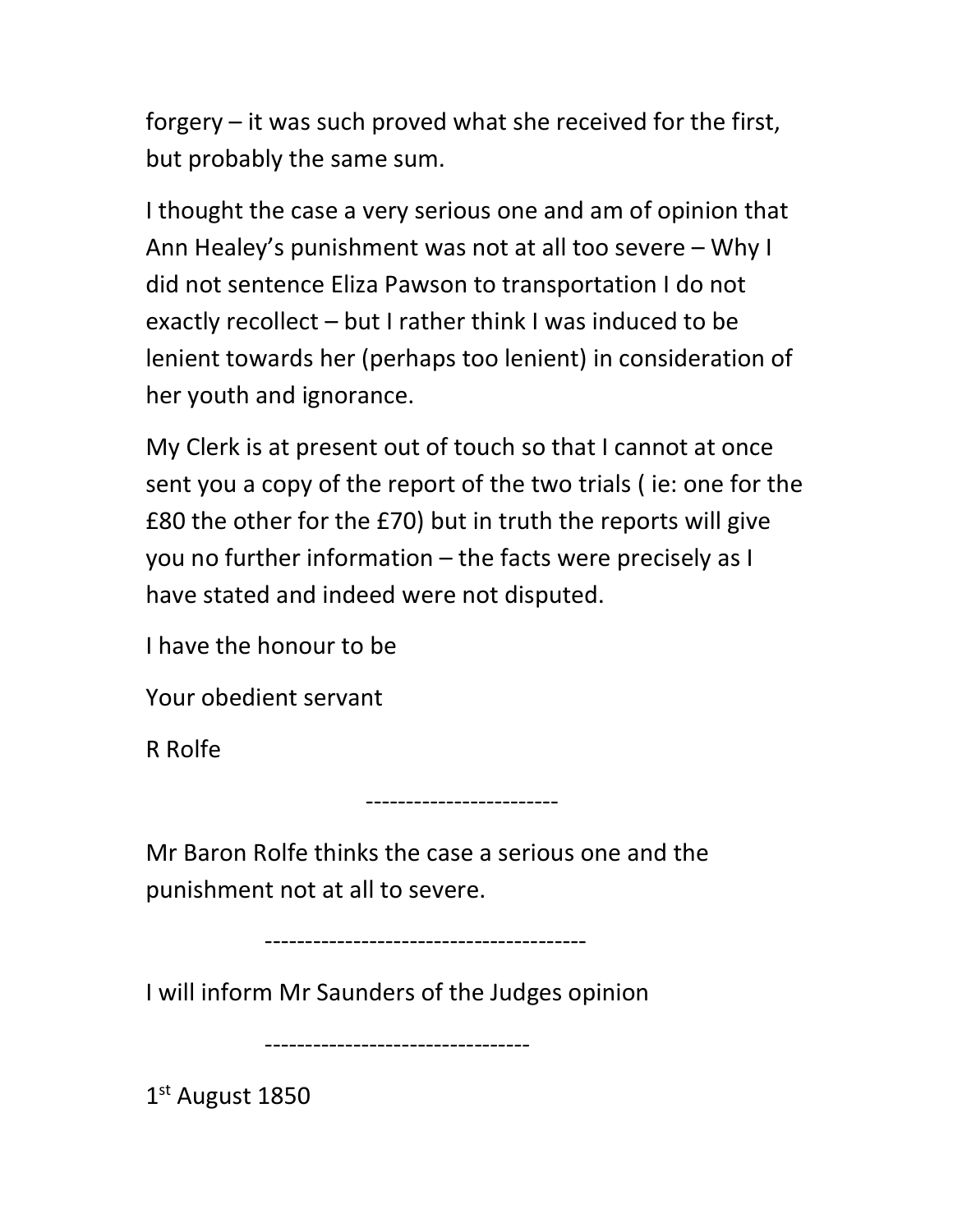I have just received the enclosed memorial in favour of the prisoner Ann Healey most respectfully signed and I beg your favourable consideration of its contents it really appears a case calling for some revision and as it may be of [ ance]  $\left[ \begin{array}{c} \end{array} \right]$  not a part in transmitting to you. I shall be in my [ | in that  $\begin{bmatrix} 1 \\ 1 \end{bmatrix}$  and glad to offer any further information in my power.

I am your obedient servant

George Saunders

-----------------------------------

Wakefield

30 July 1850

Dear Sir

I am desvied to send to you the enclosed memorial to Sir George Grey in favour of Ann Healey a young woman for many years resident in Wakefield.

As the Memorial states she was convicted at the Assizes if having forged an endorsement and sentenced to 10 years transportation. The length of the term was generally felt to be too great considering the offence and therefore the prisoner's friends have caused the Memorial for a mitigation of punishment to be prepared.

You will see that it is very respectfully signed Mr Holdsworth was a Committing Magistrate – Messrs Leattian and Flew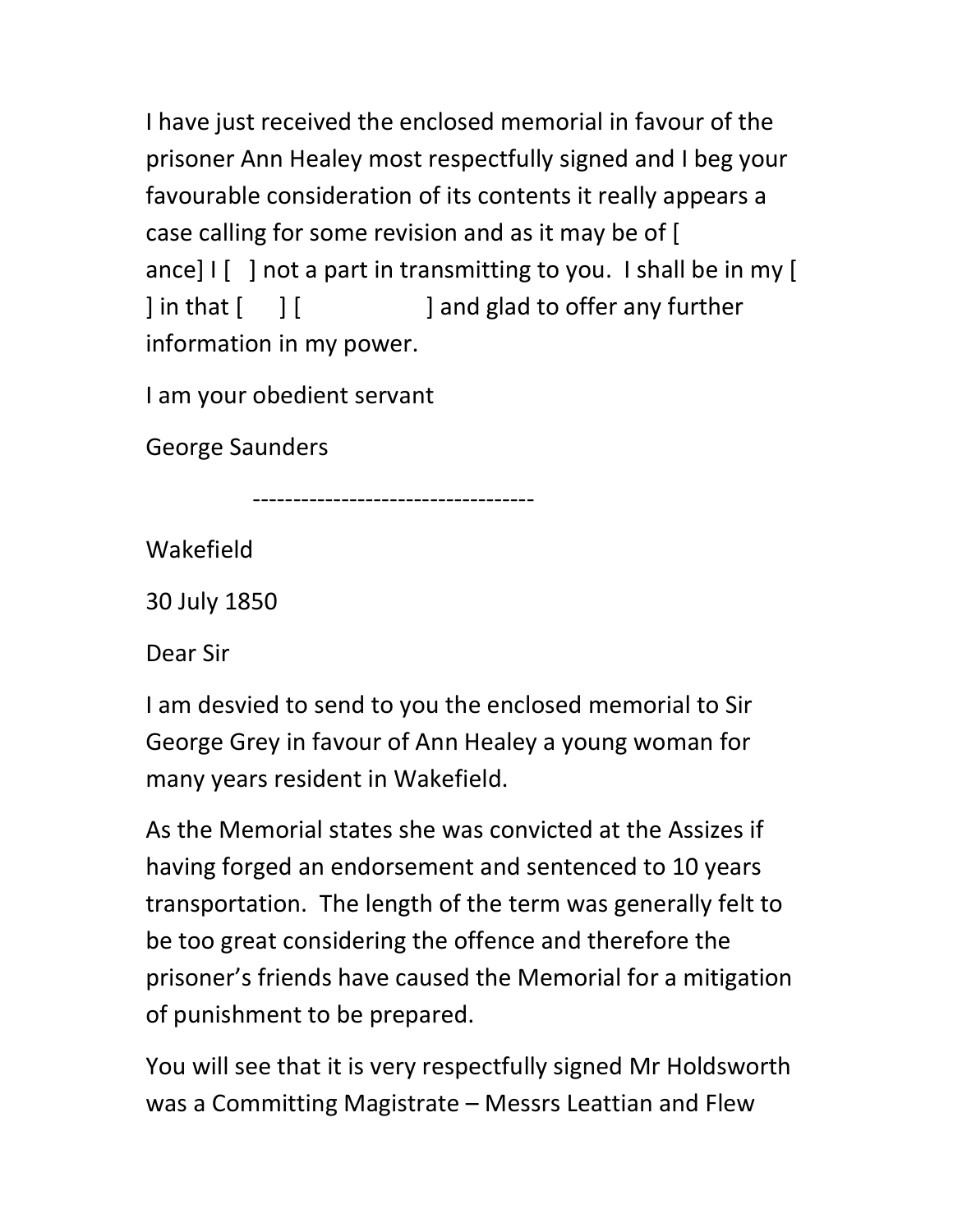were the Prosecutors and Mr Samson was Attorney for the Prosecution, in addition to their signatures are many other of weight.

The object in forwarding the memorial to you is respectfully to request that you will (if you are nothing to the contrary) have the kindness to present it to Sir George Grey.

I have the honour to remain

--------------------------

Dear Sir

Yours faithfully

N J Banks

To the Right Honourable Sir George Grey Her Majesty's Principle Secretary of State for the Home Department.

The undersigned inhabitants of Wakefield in Yorkshire beg respectfully to lay before you the case of Ann Healey who is now imprisoned in York Castle under the sentence of transportation for 10 years and to request your consideration thereof with a view to some mitigation of the prisoner's punishment.

She was convicted at the last York Assizes of having in conjunction with one Elizabeth Pawson forged an endorsement of a Miss Harris's name upon a banker's accountable receipt with intent to defraud Miss Harrison or the bankers of about £10.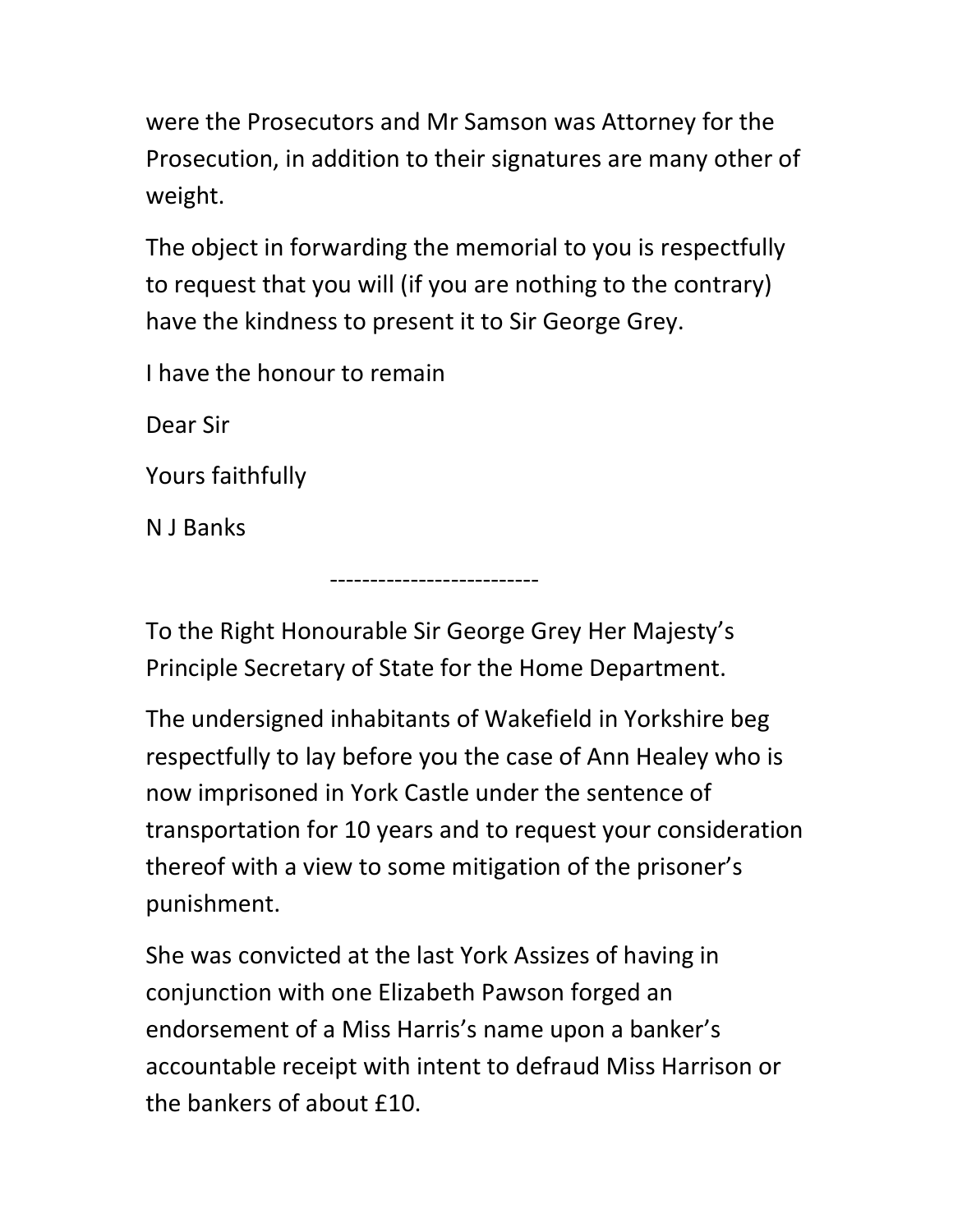Elizabeth Pawson (who also was at the same assizes convicted and sentenced to two years imprisonment) had been Miss Harrison's domestic servant for some months before the forgery and it was she who in the first instance stole the receipt and who afterwards obtained the money at the Bank when Ann Healey at her request had forged the endorsement.

The undersigned persons are aware that both prisoners were found guilty of the offence of forgery and it is not with any desire to question the justice of the verdict or to lessen the great deference to which the opinion of the Learned Judge who sat upon the trial is entitled that this memorial is presented by the memorialists knowing the offenders and their crime now beg leave, with great submission to say that they think the punishment of Ann Healey as compared with that of Elizabeth Pawson is disproportionally large and more than justice demanded, and it is on this ground that the undersigned have ventured to address you upon the subject.

The memoralists therefore trust you will deem it proper to make an inquiry into the circumstances of the case and the conduct in prison of the offender Ann Healey so that such steps may be taken as in your opinion will satisfy justice.

Edward Flew JP

William Cross – Clerk

James Harrison – Solicitor